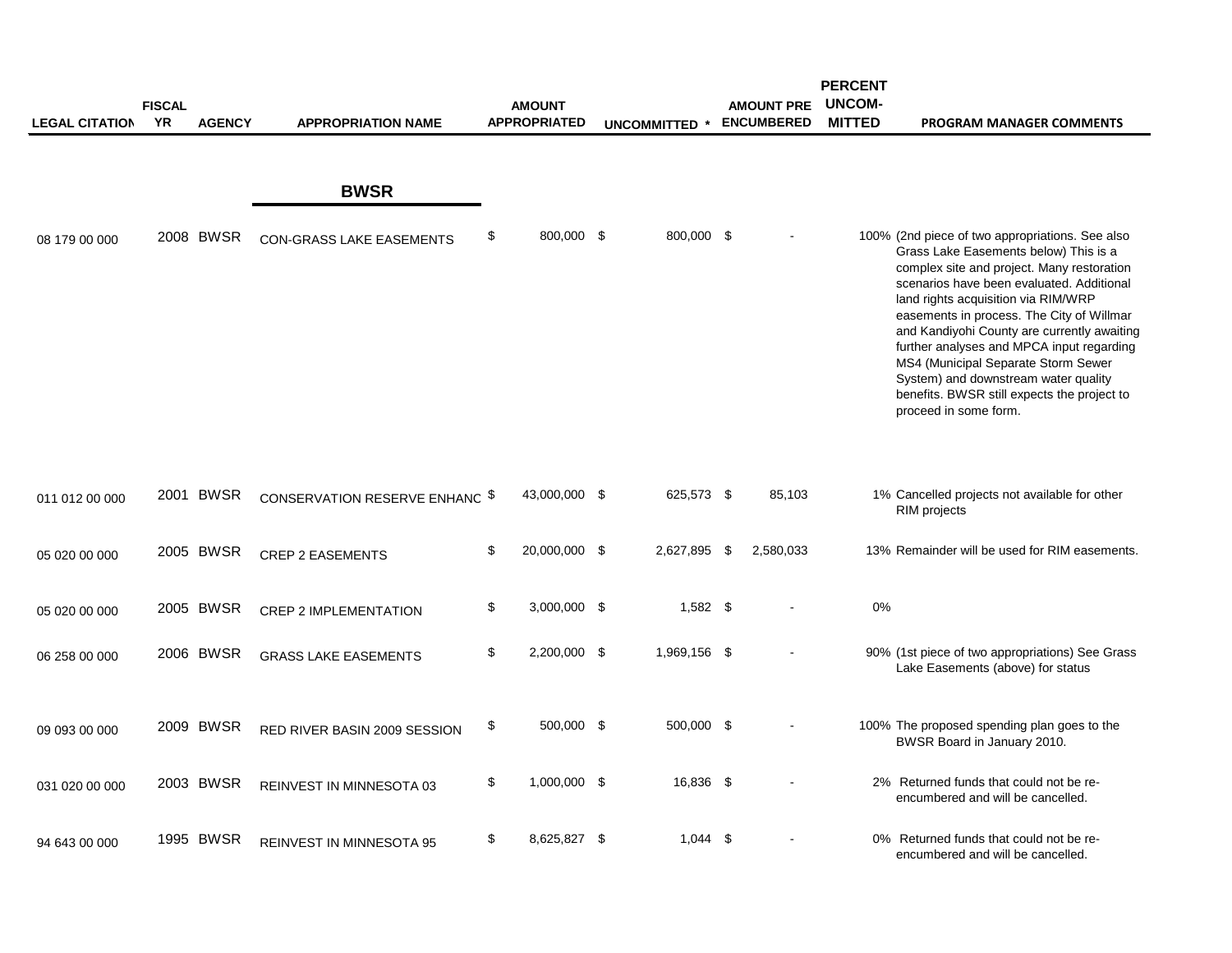|                       | <b>FISCAL</b> |               |                                  | <b>AMOUNT</b>       |               |                | <b>AMOUNT PRE</b> | <b>PERCENT</b><br><b>UNCOM-</b> |                                                                                                                                                                                                                                                                                                                                                                                         |
|-----------------------|---------------|---------------|----------------------------------|---------------------|---------------|----------------|-------------------|---------------------------------|-----------------------------------------------------------------------------------------------------------------------------------------------------------------------------------------------------------------------------------------------------------------------------------------------------------------------------------------------------------------------------------------|
| <b>LEGAL CITATION</b> | YR            | <b>AGENCY</b> | <b>APPROPRIATION NAME</b>        | <b>APPROPRIATED</b> | UNCOMMITTED * |                | <b>ENCUMBERED</b> | <b>MITTED</b>                   | <b>PROGRAM MANAGER COMMENTS</b>                                                                                                                                                                                                                                                                                                                                                         |
| 071 002 00 000        |               | 2008 BWSR     | RIM EASEMENT FLOOD               | \$<br>1,000,000 \$  | $26,205$ \$   |                |                   | 3%                              |                                                                                                                                                                                                                                                                                                                                                                                         |
| 08 179 00 000         |               | 2008 BWSR     | <b>RIM EASEMENTS</b>             | \$<br>21,250,000 \$ | 19,568,001    |                | \$ 19,340,381     |                                 | 92% Remainder is in line to be obligated for RIM-<br>WRP easements within next 12 months.                                                                                                                                                                                                                                                                                               |
| 08 179 00 000         |               | 2008 BWSR     | <b>RIM IMPLEMENTATION</b>        | \$<br>2,500,000 \$  | 1,573,023 \$  |                |                   |                                 | 63% Implementation dollars spread across the<br>years of the projects.                                                                                                                                                                                                                                                                                                                  |
| 09 093 00 000         |               | 2009 BWSR     | RIM RRV FLOOD 2009 SESSION       | \$<br>500,000 \$    | 500,000 \$    |                |                   |                                 | 100% In process of being Pre Encumbered as part<br>of RIM WRP Phase 2. Entire amount will be<br>utilized.                                                                                                                                                                                                                                                                               |
| 08 179 00 000         |               | 2008 BWSR     | <b>RIM STEWARDSHIP</b>           | \$<br>1,250,000 \$  | 1,250,000 \$  |                |                   |                                 | 100% In the first quarter of CY10 BWSR will<br>receive proposals from SWCD's for use of<br>these funds (via private landowners) and all<br>of the funds should be allocated.<br>Expenditures will begin later in FY10 or in<br>FY11. Fund expenditures for habitat<br>enhancement will utilize local contractors in<br>conjunction with local gov't staff to do on-the-<br>ground work. |
| 06 258 00 000         |               | 2006 BWSR     | STREAMBANK LAKESHORE CONTR(\$    | 1,000,000 \$        | 15,772 \$     |                |                   |                                 | 2% Residual funds not expected to be used.                                                                                                                                                                                                                                                                                                                                              |
|                       |               |               | <b>DNR</b>                       |                     |               |                |                   |                                 |                                                                                                                                                                                                                                                                                                                                                                                         |
| 08 179 00 000         |               | 2008 DNR      | DISEASED SHADE TREE GRANTS LC \$ | 500,000 \$          | 500,000 \$    |                |                   | 100%                            |                                                                                                                                                                                                                                                                                                                                                                                         |
| 06 258 00 000         | 2006 DNR      |               | FISHERIES ACQ & IMPROVE L06      | \$<br>2,000,000 \$  | 333,585 \$    |                |                   | 17%                             |                                                                                                                                                                                                                                                                                                                                                                                         |
| 08 179 00 000         | 2008 DNR      |               | FOREST LAND & LEGACY EASE L08 \$ | 3,000,000 \$        | 2,969,440 \$  |                |                   | 99%                             |                                                                                                                                                                                                                                                                                                                                                                                         |
| 06 258 00 000         |               | 2006 DNR      | FOREST LEGACY CONSERVL06         | \$<br>7,000,000 \$  | 24,000 \$     |                |                   | 0%                              |                                                                                                                                                                                                                                                                                                                                                                                         |
| 05 020 00 000         |               | 2005 DNR      | ST FOREST/LEGACY LAND ACQ L05 \$ | 1,500,000 \$        |               | 0 <sup>5</sup> |                   | 0%                              |                                                                                                                                                                                                                                                                                                                                                                                         |

06 258 00 000 2006 DNR METRO GREENWAYS & NAT AREA L \$ 500,000 \$ 327,500 \$ - 66%